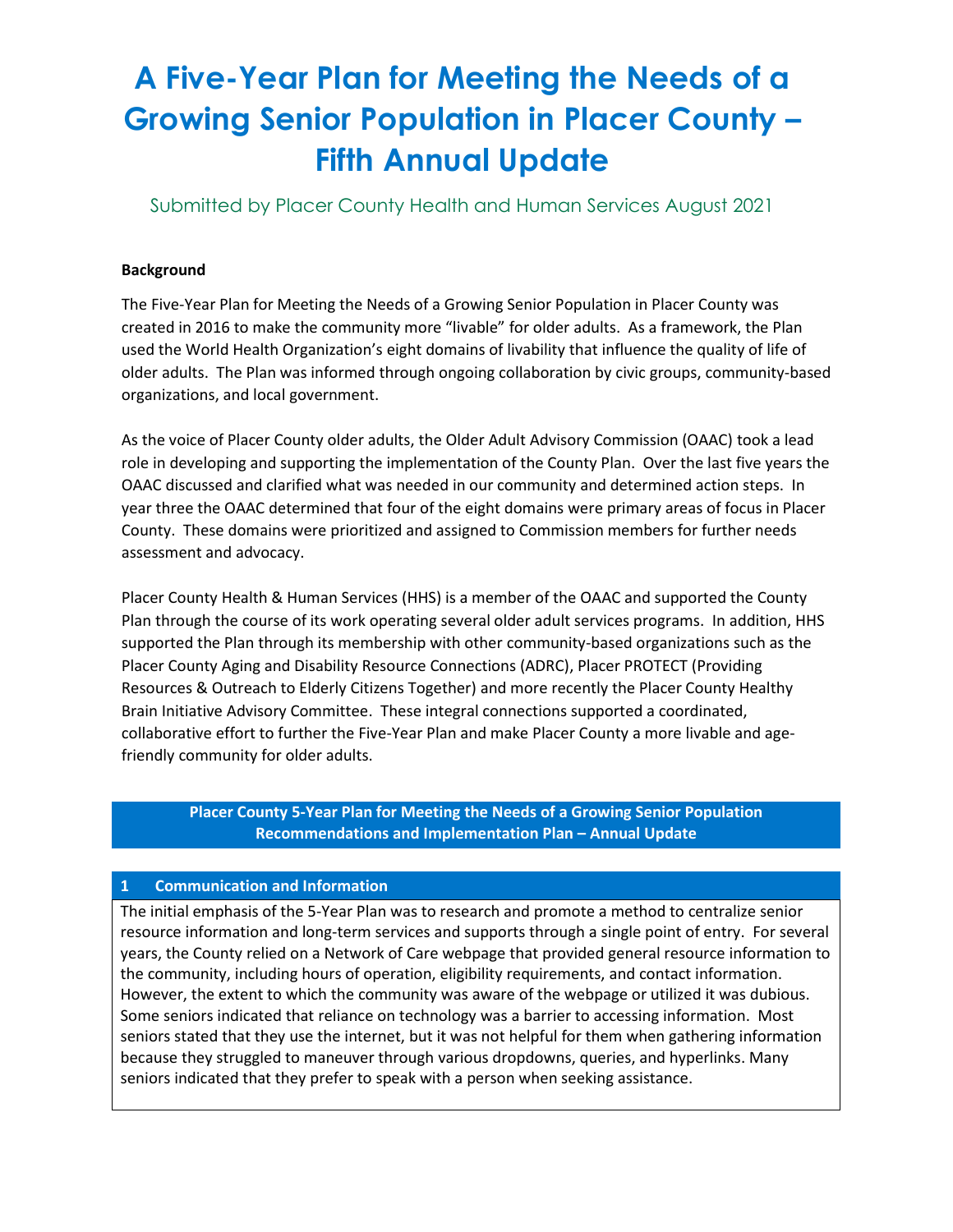On July 1, 2020 Placer County launched the 211 information and referral system, which replaced the Network of Care. The 211 system is a free, confidential, multilingual resource and information hub that connects people with community programs and services through a 24/7 local call center and a searchable webpage. 221 provides a sustainable, single point of entry for older adults and people with disabilities in need of long-term services and supports in Placer County. When the 211 system was developed, there was partnership with established older adult information and assistance providers in the County to incorporate the comprehensive knowledge of local resources they possess. Since its implementation, the 211 service has raised awareness of, and participation in, the many resources, programs, and services available to Placer County older adults and people with disabilities. In 2020 one third of 211 calls were from people age 60+. The top three resource referrals seniors were seeking was housing, healthcare, and food. The number one food resource referral was to Placer Food Bank. There were 175 resource referrals provided to seniors related to housing expense/rental assistance and 317 referrals provided for utility assistance.

An emerging source of information and assistance for older adults that will complement the 211 system is the Aging and Disability Resource Connection (ADRC) of Placer County. The ADRC is a collaboration of partner organizations designed to streamline access to services for people with disabilities, older adults, family members and caregivers. HHS has participated on the ADRC Advisory Committee and supported the designation of an ADRC in Placer County since its inception in 2015. The ADRC has created an Enhanced Information and Assistance (I&A) Protocol, which establishes a systematic process for information sharing, referral, and assistance, to meet the needs of individuals looking for Long-Term Services and Supports (LTSS) options. This system will serve people of all ages, disabilities, and income levels with objective and unbiased information on the full range of LTSS options and when needed, assistance with referral and service connections, coordination, and service delivery. The Enhanced I&A will be provided by four Core Service Providers: Placer Independent Resource Services, Seniors First, Del Oro Caregiver Resource Center, and Agency on Aging-Area 4. The Core Service Providers I&A staff will be trained and certified by the Alliance of Information and Referrals Systems (AIRS) and will utilize a "warm-handoff" technique when referring to extended partners. The ADRC Advisory Committee's application for designation with the California Department on Aging is currently pending. HHS will continue to support the ADRC as it moves from development to implementation.

With respect to communication and information, there is growing concern regarding the "digital divide" older adults face. As the internet becomes more integrated into everyday life, people who do not use it are more likely to become disenfranchised and disadvantaged. Older adults are acutely impacted as they face lower levels of computer literacy, technophobia, lack of perceived usefulness and physical and cognitive deficits. An internet connection has become less of a luxury and more of a necessity for older adults. Online tools such as social media enable older adults to bridge geographic gaps with their families and remain socially connected. Telemedicine improves communications with doctors, which facilitates healthy aging and physical independence. Internet technology is improving older adults' ability to age-in-place using in-home sensors and remote-monitoring devices. Online grocery shopping and delivery may be a solution for older adults experiencing food insecurity due to lack of transportation.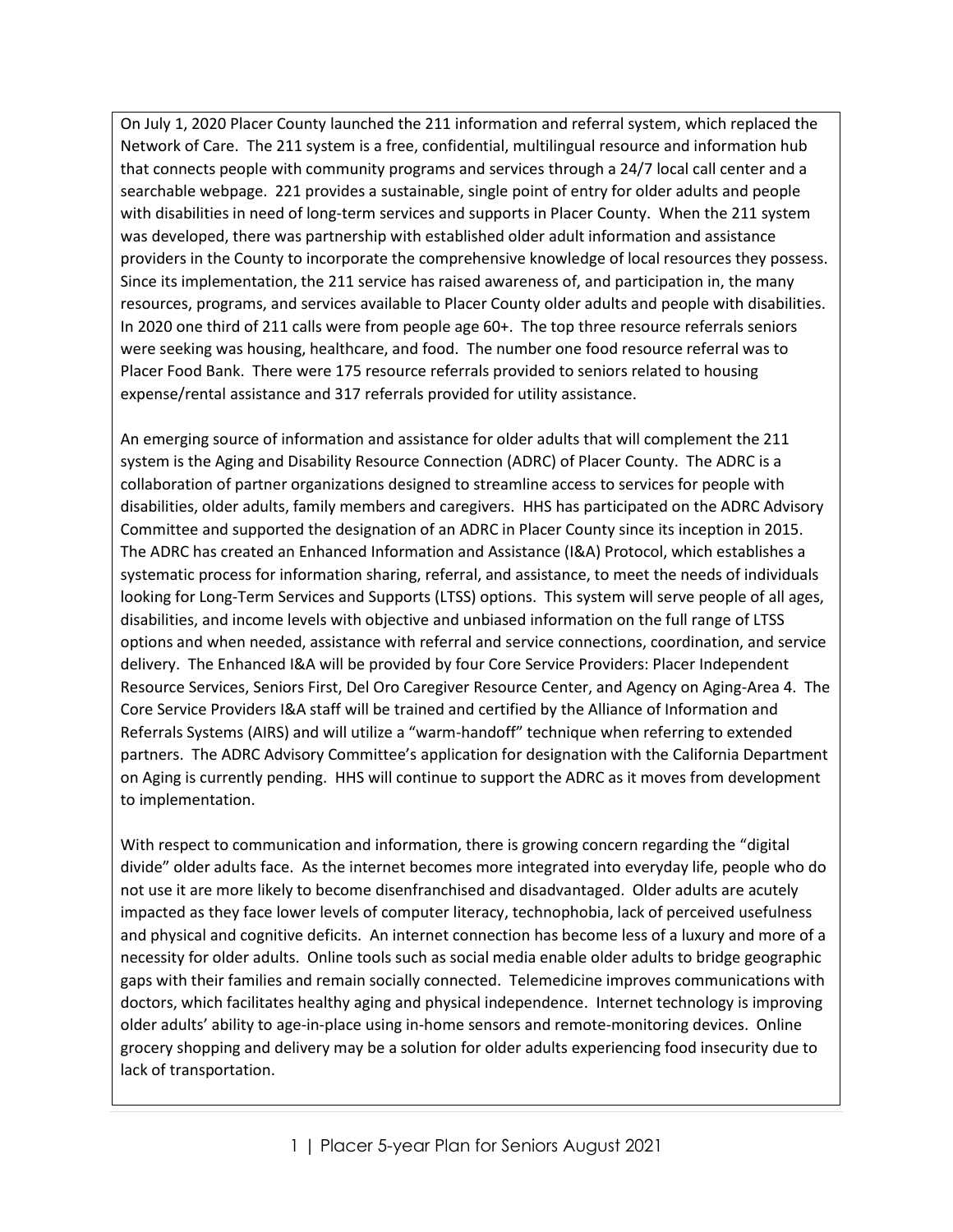Policy makers have begun to recognize the impacts of the digital divide and the COVID-19 pandemic has highlighted the need to narrow it. The Federal Communication Commission (FCC) recently launched an Emergency Broadband Benefit Program that provides a temporary discount on monthly broadband bills for low-income households, including a one-time discount of up to \$100 for a computer or tablet. The 2021-22 California State Budget included a \$6 billion broadband infrastructure investment to create a statewide open-access middle-mile network that will increase access and affordability, as well as last-mile infrastructure funding for remote, underserved areas. The State Budget also included \$50 million one-time funding to establish a grant-based program to connect older adults with technology and provide education and digital literacy training as needed. The State's Master Plan on Aging includes a one-time \$106 million Older Adult Recovery and Resilience investment that includes \$17 million for Digital Connections through the network of aging and disability services provided by local Area Agencies on Aging. Further, the State's Home and Community-Based Services Spending Plan (HCBS) leverages enhanced federal Medicaid funding as authorized by the American Rescue Plan Act that includes \$9.5 million to address the digital divide for adults. More specifically, HCBS will provide older adults eligible for Medi-Cal tele-health services with tablets or other devices necessary for telehealth, along with broadband and tech support. Locally, the Agency on Aging – Area 4 has been giving away free Google Home Speakers to adults 60 years of age or older or their informal caregivers. The speakers include wireless internet connectivity, voice recognition and home automation to better connect older adults to the internet. As the technology revolution continues, it is hoped that policy makers, internet services providers, and technology companies will work together to provide older adults with internet access, technology, and digital literacy training, and take an inclusive approach to technology design.

#### **2 Transportation**

For older adults, the ability to drive is synonymous with independence and quality of life. Affordable transportation options for older adults who no longer drive is imperative. Placer County's public transportation options are growing and evolving to meet the needs of older adults in a dynamic, cost effective manner.

The Western Placer Consolidated Transportation Services Agency (WPCTSA) Board of Directors voted to terminate the two non-emergency medical transportation programs called Health Express and My Rides. The Board reallocated funding to a new Placer Rides Transportation Assistance Program that replaces Health Express and My Rides effective July 1, 2021. The change was recommended due to the escalating cost of Health Express and the challenges the program faced with lengthy trips in a large service area. Additionally, the My Rides program had long struggled to find volunteers in the same areas where there were passengers. Too often passengers registered but were never able to get a ride as they expected.

The Placer Rides program is jointly administered by WPCTSA and Seniors First and provides an innovative, cost effective solution to the problems the Health Express and My Rides programs faced. Placer Rides reimburses eligible Placer County Residents on a per-mile basis for eligible trips. Placer Rides is rider-centric rather than volunteer centric. Riders are responsible for securing volunteers within their own network, such as friends, neighbors, and acquaintances, rather than being matched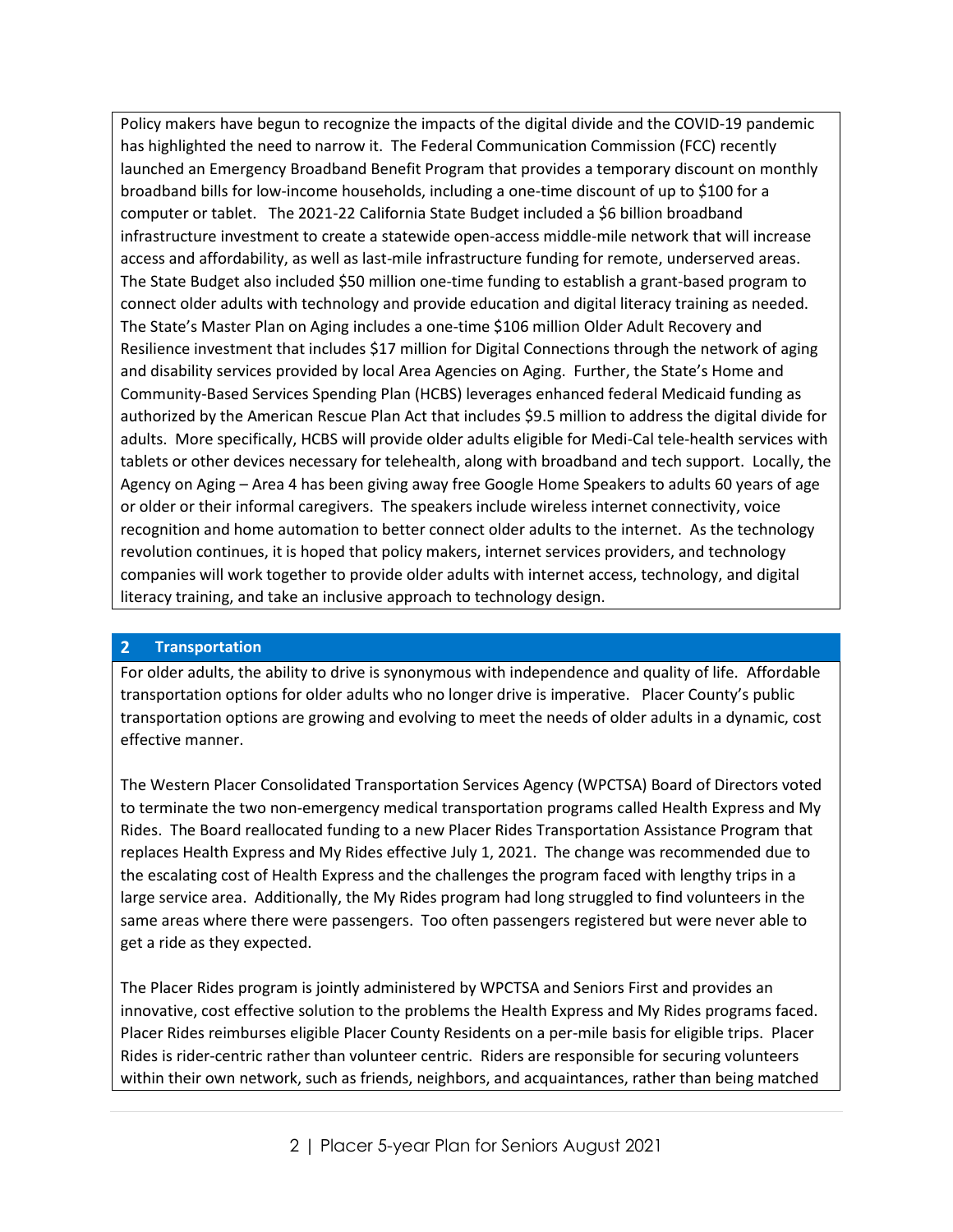to a volunteer by program staff. The volunteer drivers use their personal vehicles to provide trips to the rider. This makes trips possible for residents who live in remote areas where there were no registered volunteers available previously. Placer Rides also funds "last resort" transportation for urgent trips where no volunteer or other transportation means can be provided, via network companies (Uber/Lyft), taxi, and ADA transportation services.

Placer Rides expands rider eligibility to include low-income individuals, as well as older adults aged 60 and over and individuals with disabilities. Riders must have difficulty utilizing other forms of public transit due to lack of service at home or destination, inability to pay fare, or difficulty using fixed route transit. All non-emergency medical trips are eligible, such as clinical, dental, vision, preventative screenings, mental health addiction treatment, dialysis, chemotherapy, radiation, and physical therapy. In addition, Placer Rides expands eligible trips to include essential errands, such as food and basic goods shopping, pharmacy trips, correctional and rehabilitation appointments, and government assistance appointments. Other unique trips may be determined eligible on a case-by-case basis by WPCTSA and Seniors First staff.

Placer Rides will serve more Placer County residents for less. The Health Express and My Rides programs covered 100,000 miles annually with 100 unduplicated riders at a cost of \$1.3 million. The new Placer Rides program is expected to cover 800,000 miles annually with more than 300 unduplicated riders at a cost of \$500,000. WPCTSA plans to grow ridership through public outreach in 2021 and pursue funding to expand the service area of the program in 2022.

In addition to the innovative WPCTSA Placer Rides Transportation Assistance Program, Tahoe Truckee Area Regional Transit (TART) is piloting an exciting new microtransit rideshare service for North Lake Tahoe residents called TART Connect. The pilot offers summer service June 2021 to September 2021 and winter service December 2021 to April 2022 from 8:00 am to Midnight, daily. TART Connect offers free, on-demand, curb-to-curb shared-shuttle service using small transit vehicles covering all Placer communities along Lake Tahoe. Passengers can request service through a mobile application that operates like Uber/Lyft or by calling a local telephone number. TART will operate eight small transit vehicles that can complete an estimated 350 trips per day. Trips can include going to and from restaurants, shopping, bus connections, work, beaches and anywhere else within the services areas. This pilot is expected to reduce traffic congestion and will certainly benefit older adults in the area with transportation needs.

TART continues to offer a complimentary ADA taxi service called Placer TART/Paratransit Service. This service is comparable to the level of fixed route bus service, operating 6:00 am to 6:00 pm seven days per week in the same areas served by the TART fixed route buses. TART also offers the Truckee Dial-A-Ride service seven days per week with priority service for older adults and people with disabilities. Trips are door-to-door within the town limits and ADA passengers are free to ride.

For those living in the South Lake Tahoe region, the Tahoe Transportation District (TDD) continues to administer paratransit transportation service for individuals who cannot otherwise use the fixed route system due to specific disabilities or medical conditions. Paratransit operates daily the same hours as the local fixed-route bus service with service to the South Lake Tahoe and Stateline communities. To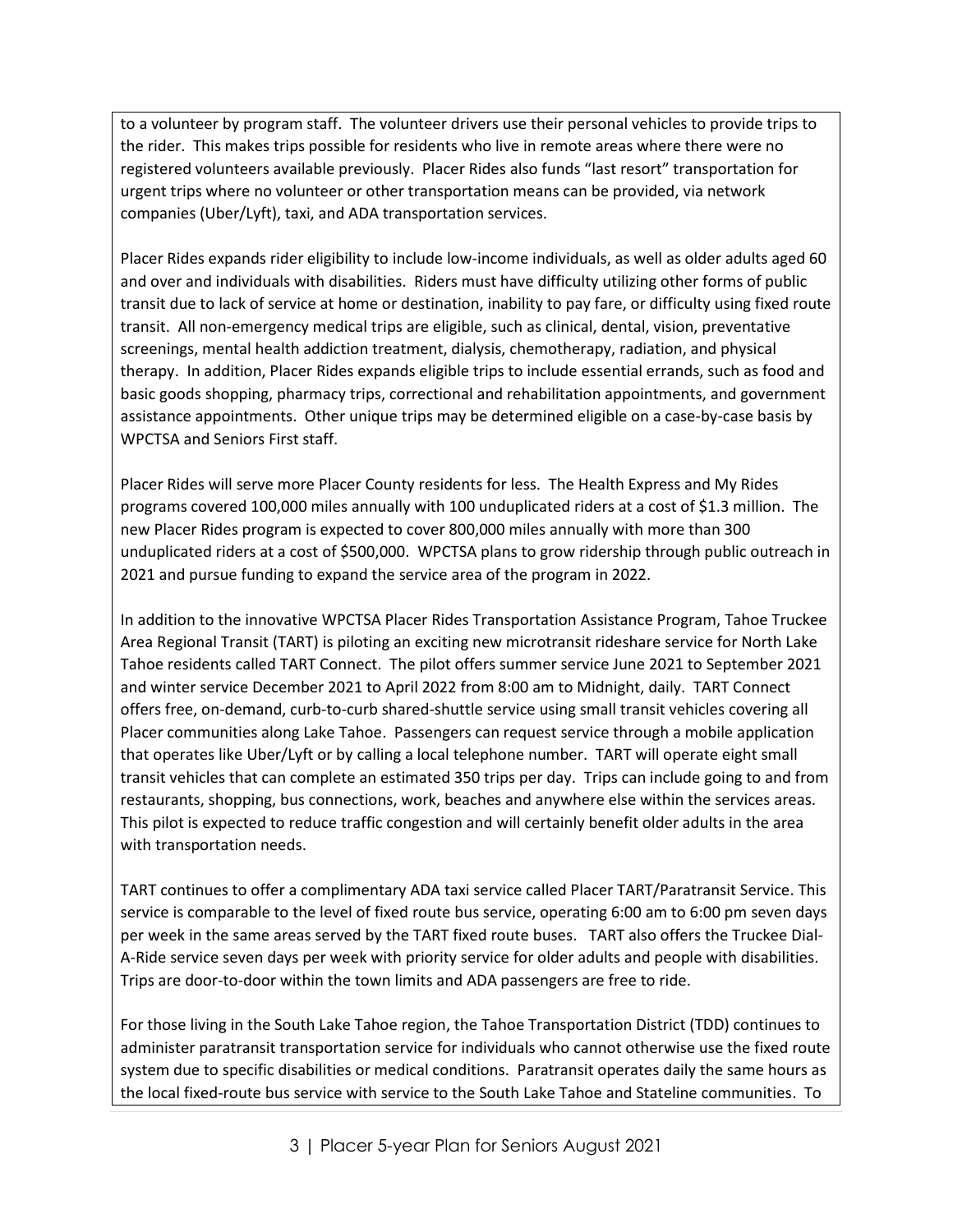assist the community during COVID-19, TDD began offering zero-fare services on all transit routes. The transition to a zero-fare program was intended to increase safety for passengers and operators, enhance efficiency and boost on-time performance. The zero-fare program will be available April 12, 2020 through May 31, 2022. Continuation of fare-free services after that time will be contingent on the availability of additional funding sources.

For older adults who are new to public transit in South Placer County, the WPCTSA offers a Transit Ambassador Program through the City of Roseville. A Transit Ambassador is a volunteer who has been trained to explain the local fixed-route transit systems to passengers, regardless of their experience. They offer friendly, patient and encouraging support to new passengers planning their travels through the South Placer County transit systems.

# **3 Housing**

California has the second highest life expectancy in the nation and the population aged 60 years and older is expected to grow more than three times as fast as the total population. In Placer County the elderly population aged 60 years and older is expected to grow 190% between 2010-2060. For that same period, the population aged 85 years and older is expected to grow 447%. The impacts of the "silver tsunami" are happening now and housing security for low-income older adults has become a significant area of concern.

Rising housing costs compounded by insufficient retirement income, illness, or job loss can quickly result in homelessness for low-income seniors. The Placer County 2020 Homelessness Point-in-Time Count found that 114 individuals experiencing homelessness were aged 60 years and older. This represented 17% of the 744 total persons counted. In May of this year there were 107 individuals aged 65 years and older who were active in the Homeless Management Information System and waiting for more permanent housing.

Placer County has been proactive in its efforts to address the issues of housing insecurity and homelessness. Since 2014 Placer County has been a member of the Homeless Resource Council of the Sierras (HRCS). HRCS is a broad-based coalition of homeless housing and shelter providers, consumers, advocates, and government representatives working together to shape planning and decision making around the issue of homelessness. In 2019 Placer County HRCS created a comprehensive homeless strategic plan that identified key strategies to address homelessness. This year Placer County established the Rent Help Placer program through the Placer County Housing Authority and the City of Roseville. This program offered emergency rent and utility assistance to those experiencing financial hardship due to the COVID-19 pandemic. More recently, Placer County hired an expert firm in the field of homelessness and cross-sector planning to assist with developing best practices for working with the homeless population in the county. The consultant will review data from existing programs and services that currently assist people experiencing homelessness and compare that data to several peer communities and overall best practices to determine the best path forward. Placer County's ongoing dedication to reducing housing insecurity has resulted in one of the lowest rates of homelessness per 10,000 people compared to neighboring jurisdictions.

Placer County HHS has strived to support the county's efforts to reduce homelessness, specifically for older adults in the community. The HHS award winning Whole Person Care (WPC) program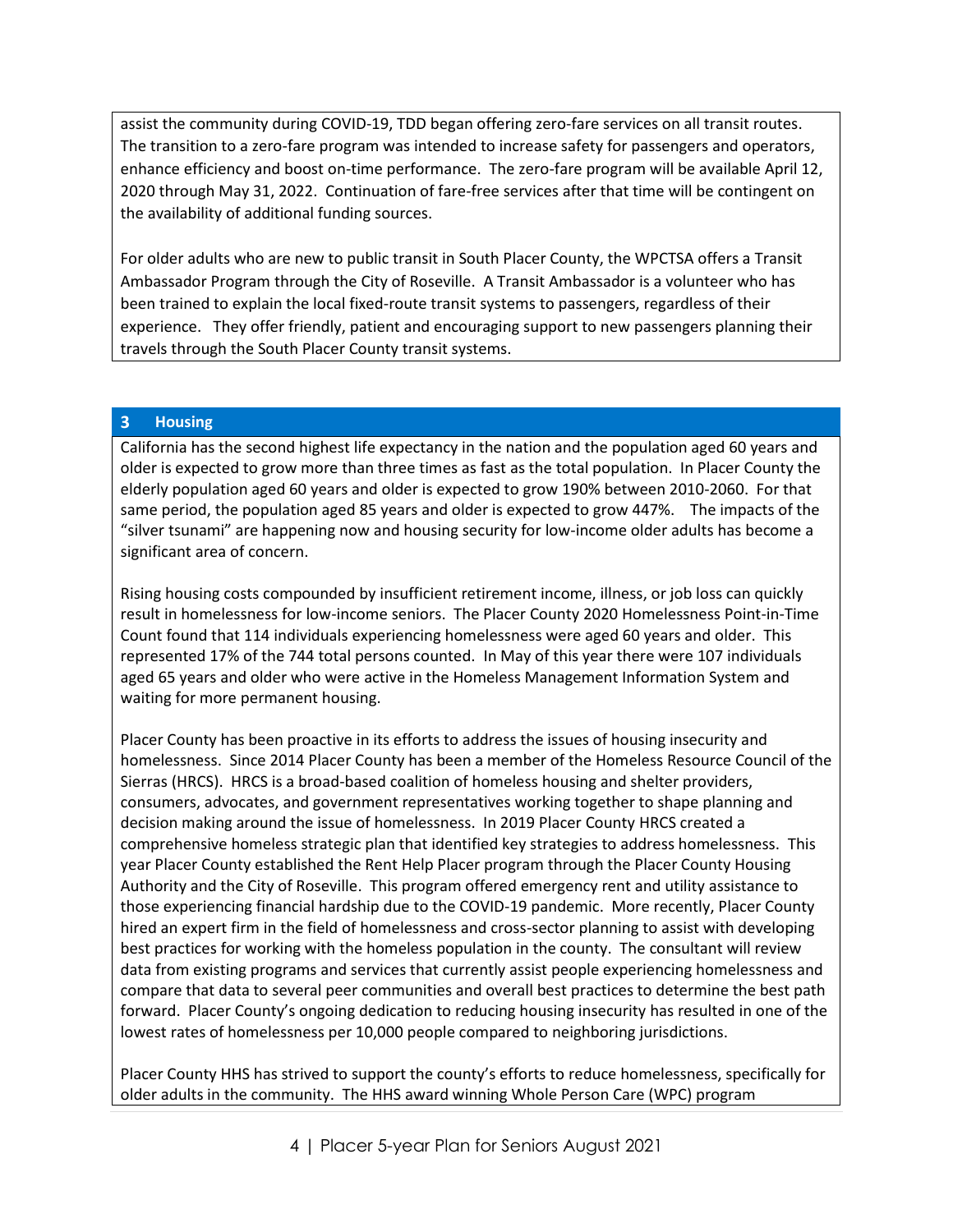coordinates physical health, behavioral health, and social services for at-risk individuals, including older adults, who are high users of multiple services, including hospital emergency departments, probation, mental health and substance use programs, and social services. In coordination with the Placer County Continuum of Care (CoC), WPC offers comprehensive housing services to participants who are homeless or at-risk of homelessness. Housing transition services assist the individual to obtain housing and develop daily living skills, which increases their stability in their new living situation. A review of WPC data from 2020 revealed that 27 participants were aged 65 years and older and 5 were aged 75 years and older.

The HHS Full-Service Partnership (FSP) program provides intensive services to individuals with a serious mental illness, including older adults, by employing a "whatever it takes" approach to help them on their path to wellness, recovery, and resilience. Services include crisis residential, rent subsidies, and supporting new services and funding to augment the CoC for individuals at risk of, or experiencing, homelessness. A review of FSP data from 2020 revealed that 42 FSP participants were aged 60 years or older, one of whom was homeless, and one was homeless but sheltered.

In 2019 the HHS Adult Protective Services (APS) program was among 25 county APS programs selected by the California Department of Social Services to implement the State's homelessness prevention and rapid re-housing demonstration grant program titled Home Safe. The Home Safe program enabled trained APS staff to provide short-term housing crisis intervention to help APS clients stabilize and recover while maintaining or securing housing. Staff worked with landlords, utility companies, legal services, and other community resources to develop solutions. Home Safe interventions included short-term rental and utility assistance, hoarding interventions/cleaning services, arranging moves, mental health treatment, intensive case management, and more. The Home Safe program was unique in that it focused on homeless prevention and early intervention for vulnerable older adults and people with disabilities, which enhanced Placer County's CoC. The program concluded in June of this year and served a total of 93 older adults and people with disabilities. Of those served, Home Safe found homes for 20 homeless clients, including 4 veterans. Home Safe intervened to preserve current housing for 36 clients and moved 20 clients into a more stable housing arrangement, thus preventing homelessness for 56 clients. Over \$165,000 was spent on direct client intervention. Home Safe has been included in the 2021-22 California State Budget, with \$92.5 million funding in 2021-22 and \$92.5 million 2022-23, allowing for both appropriations to be spent through June 30, 2024. HHS looks forward to renewing its APS Home Safe program in the coming months and preventing homelessness for many more vulnerable clients.

Early in the COVID-19 pandemic Placer County HHS acted quickly to protect the homeless population from COVID-19 and slow the spread of the disease by establishing a Project Roomkey program. Project Roomkey is a state-directed, coordinated effort to secure hotel and motel rooms in Placer County to be used as temporary residences for quarantining and treating individuals experiencing homelessness who have tested positive for or have a high-risk exposure to COVID-19. High-risk includes older adults aged 65 years and older and/or those suffering from chronic illness. The county currently operates one hotel shelter that provides supportive services, on-site supervision, and meals to residents. In 2020 Project Roomkey completed 414 unique assessments and served 203 homeless individuals in Placer County, 47 of which were aged 65 years and older.

The need for affordable housing in California has become increasingly urgent. Subsidized and affordable housing is offered at the county, state, and federal levels, but the waitlist to get into such a home can be five years or longer. Concurrently, older adults are living longer and their ability to age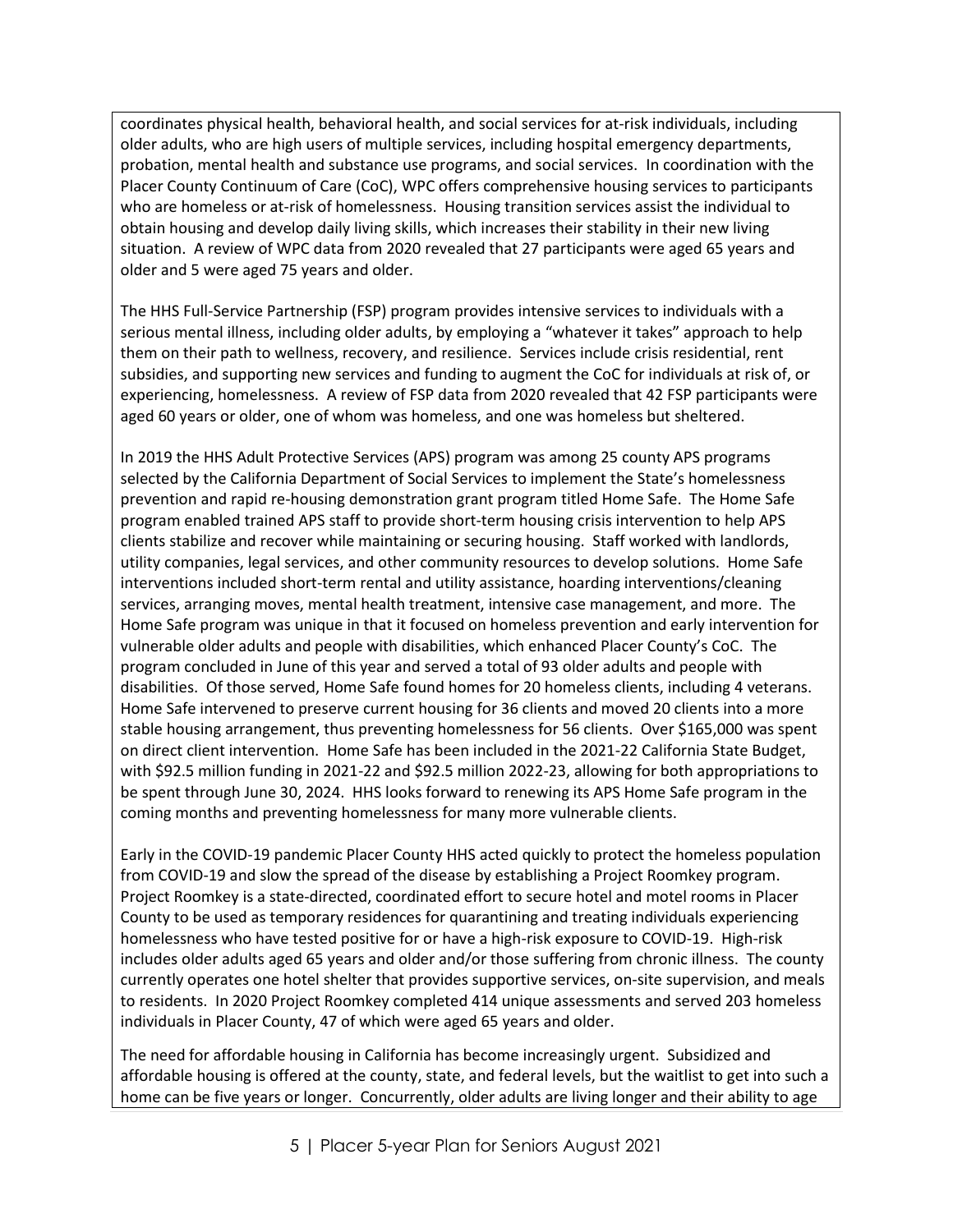in place is becoming tenuous due to financial constraints, loss of independence and isolation. Older adults living on a fixed income are more likely to have severe housing cost burden, spending 50% or more of household income on housing costs. Severe housing cost burden is a risk factor for homelessness. Individual vulnerabilities such as a physical disability or a health condition increase this risk.

An innovative home sharing program, designed to alleviate the affordable housing problem by capitalizing on the numerous unoccupied bedrooms in homes throughout Placer County, was launched in June of this year. The program is called HomeShare American River, which is a project of the non-profit organization Placer People of Faith Together and funded through the Agency on Aging-Area 4. HomeShare American River matches individuals seeking a roommate with individuals seeking housing. The goal is to pair a homeowner who has some needs (e.g., extra income to meeting monthly expenses, light housekeeping, occasional transportation/shopping, computer tutoring) with a home seeker willing to meet those needs, usually in exchange for reduced rent and/or utility costs. Either the home provider or the home seeker would be an older adult, or both parties may be older adults. The program provides end-to-end support for potential home providers and home seekers, including screening, interviewing, advising, matchmaking, trial-matching, customizing agreements (e.g., exchanges of partial rent for household services), and regular check-ins. Services are provided by a mix of paid staff and highly trained, long-term volunteer Matchmakers. The service is cost-free to participants and welcomes applications from people of all ages and nearby areas.

The mutual benefits of home sharing for older adults are many. It saves money for those living on Social Security who could benefit from the additional income and for those in need of housing. It offers companionship for those who are socially isolated, which for many seniors may be more valuable than the financial benefit. It supports independence for homeowners who find the tasks required to maintain their home are more than they can do alone. It offers peace of mind to the family of an older adult knowing their loved one is not alone. It also offers safety should there be a medical emergency or a fall, in which case a housemate will be aware and can seek help. HHS has long supported the creation of a home share program in Placer County and will make every effort to support the program and improve access to affordable housing for older adults.

# **4 Community and Health Services**

With the surge in California's aging population, community-based supports and health services play a central role in enabling older adults to remain safely in their homes and delay or prevent institutionalization. Placer County is home to many nonprofit organizations and local government programs designed to enrich the lives of older adults through a multitude of supports and services. Most services are delivered through the Agency on Aging–Area 4 (AAA4) with Older Americans Act funding. AAA4 funded services are free of charge to eligible clients, typically aged 60 years or older. Services include caregiver support/respite, employment service, health insurance counseling, information and assistance, legal services, nutrition/home delivered meals, peer counseling, elder abuse prevention, long-term care Ombudsman services, residential repairs/modifications and more.

Throughout the COVID-19 pandemic AAA4 and its funded partners ensured services and supports continued for older adults in need. The closure of senior centers displaced those who had been attending senior lunch sites throughout the county. Both Seniors First and Sierra Senior Services transitioned to home delivery and together they provided 34,003 meals to 1,555 older adults. Thanks largely to federal COVID relief funds, these nutrition providers were also able to at least double their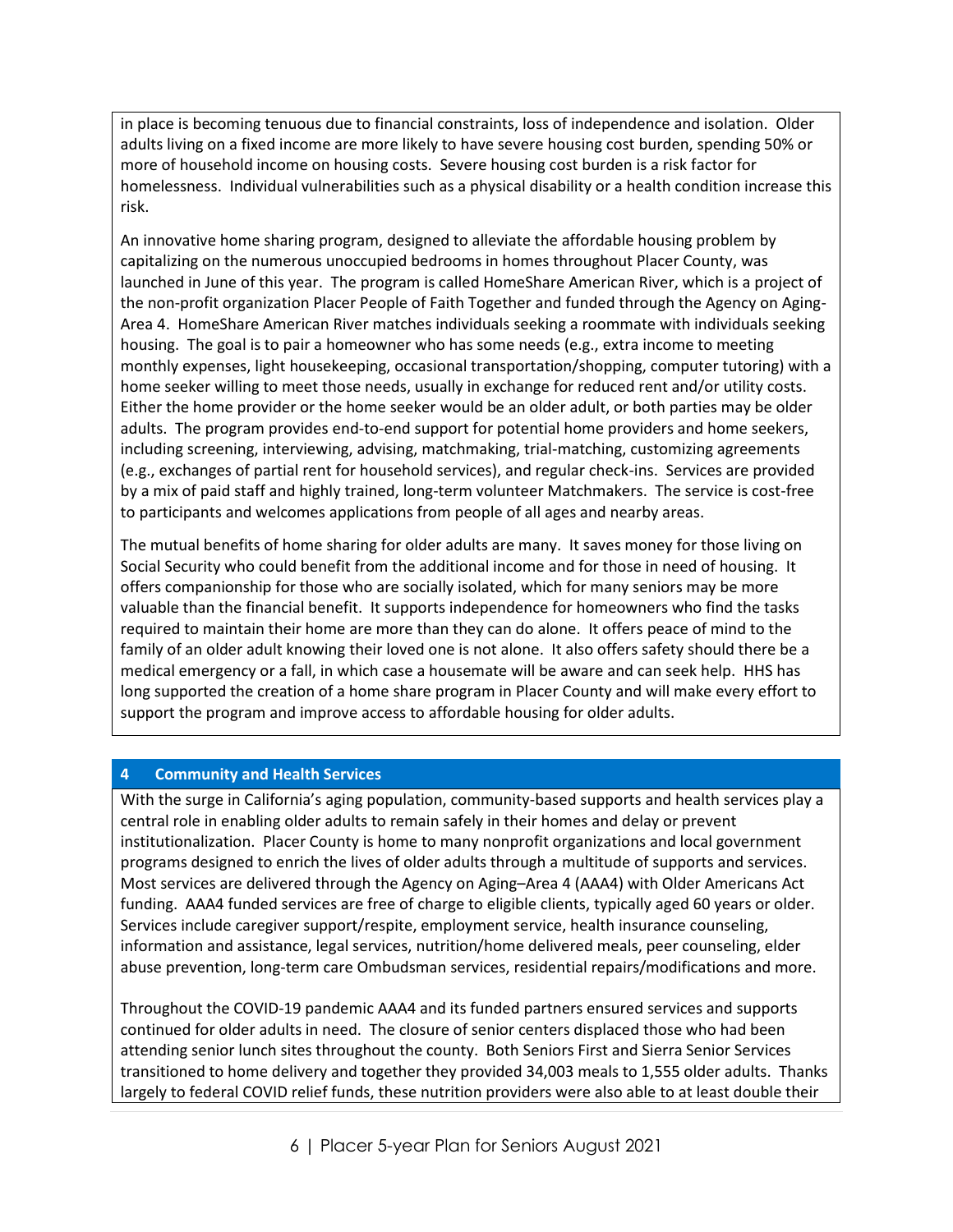regular Meals on Wheels volume, serving an additional 105,241 meals to 1,103 individuals. The pandemic impacted transportation for older adults as well. To the benefit of 566 Placer County residents, Seniors First continued to provide essential trips (e.g., medical appointments) on 1,407 occasions while also helping others to remain self-quarantined by delivering supplies (e.g., toilet paper) to their homes on 3,648 occasions.

By helping pay for in-home care services, the HHS In-Home Supportive Services (IHSS) program enables almost 4,000 older adults and people with disabilities in Placer County to remain safely in their own home. IHSS is considered an alternative to institutionalized out-of-home care, such as nursing homes or board and care facilities. The types of services which can be authorized through IHSS are housecleaning, meal preparation, laundry, grocery shopping, personal care services (such as bowel and bladder care, bathing, grooming, and paramedical services), accompaniment to medical appointments, and protective supervision for the mentally impaired. In June of this year, the IHSS program utilized the latest technology to pioneer an automated scheduling application that better supports both IHSS program staff and clients. IHSS launched the Q-Flow software solution that seamlessly integrates with Microsoft Outlook to improve the flow of client appointment scheduling by sending automated text and email reminders to the client. Q-Flow improves IHSS service to the community and streamlines business processes with a greater focus on client support, while reducing staff administrative tasks.

The IHSS Public Authority (PA) program acts as the employer of record for approximately 3,800 IHSS home care providers in Placer County and aids IHSS consumers in finding and hiring a care provider. The PA maintains a provider Registry and matches consumers to providers who meet the consumers' service needs. While the great majority of IHSS consumers have family members providing for their care, there are approximately 706 active consumers who rely on PA Registry services to locate and hire a provider. Of these active Registry consumers, 345 are currently not matched to a provider. There are only 193 active Registry providers available for matching to a Registry consumer, thus there continues to be a shortage of providers. The PA works continuously to identify and recruit new providers in an innovative manner. These efforts are especially critical as the 2021-22 California State Budget included the establishment of a permanent back-up provider system to serve IHSS consumers when their regular provider is unavailable, and the consumer has an immediate need for service. The Back-up provider system will not be implemented until the State Department of Social Services, in consultation with stakeholders, creates a framework to provide to the Legislature and statutes are enacted to define the parameters of the service.

The HSS APS program helps older adults and people with disabilities when they are unable to meet their own needs, or are victims of abuse, neglect, or exploitation. The APS program investigates reports of abuse for those who live in private homes, apartments, hotels, or hospitals. In 2020 the APS program received an average of 175 new cases each month. There was a total of 2,716 allegations of abuse by other, representing 79% of total allegations, and 707 allegations of selfneglect, representing 21% of total allegations. In response to the COVID-19 pandemic, the Federal Department of Health and Human Services Administration of Community Living appropriated funds to county APS programs statewide to enhance and improve protective services through September 30, 2022. Placer County APS is planning to use the funds to assist APS clients whose health has been impacted by the COVID-19 pandemic. APS plans to hire a Registered Nurse or Licensed Vocational Nurse who will visit APS clients in the home and provide services and support. Services will include assessing for immediate/emergency medical needs, reviewing medications and medical records,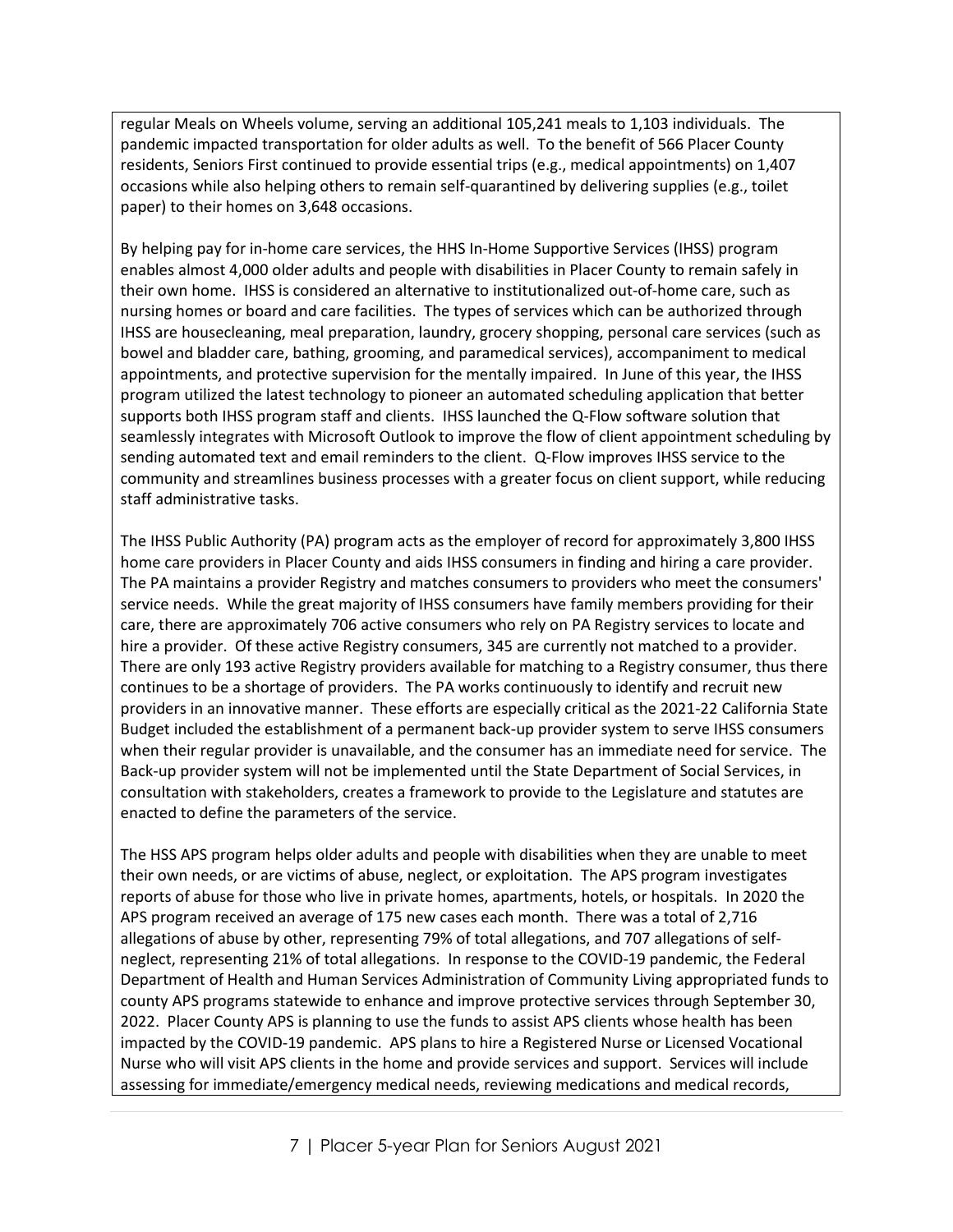engaging other needed health professionals, placement coordination, assessing client decisionmaking capacity to direct their own care, assisting client navigation of health care system and health insurance benefits, and assessing health and safety hazards. The nurse will also make needed healthrelated purchases for items such as a blood pressure monitor, nutritional supplements, incontinence supplies, durable medical equipment for toileting and bathing, diabetic supplies, medication management devices and more.

The number of Americans living with Alzheimer's Disease is growing fast. This year in California approximately 690,000 people aged 65 years and older are living with Alzheimer's dementia. By 2025, that number is expected to grow to 840,000, an increase of 21.7%. HHS Public Health is taking the lead to create a dementia-friendly community in Placer County and was one of six local health jurisdictions in the State to be awarded funding through the U.S. Centers for Disease Control and Prevention Healthy Brain Initiative. Public Health has brought key stakeholders together to form a diverse, community-wide Healthy Brains Initiative Advisory Committee, which enables information sharing, planning and collaboration. It has also established a roadmap by identifying four objectives to ensure that all residents with dementia, related cognitive impairments, and their caregivers have access to the necessary supports and resources so they may remain independent and fulfilled in their community. The four objectives are: 1) Create a widespread public awareness campaign to reduce the stigma associated with Alzheimer's disease and promote community services in Placer County, 2) Increase the number of individuals who are aware of and/or seek out regular cognitive assessments by providing strategic education on the warning signs of Alzheimer's Disease and the importance of early detection, 3) In partnership with local law enforcement agencies within Placer County, implement Project Lifesaver to protect and support individuals living with Alzheimer's disease who are most likely to wander, and 4) Implement and/or expand at least one dementia-friendly microtransit program. The Public Health Healthy Brains Initiative will continue its work optimizing the health, wellbeing, and functioning of people living with Alzheimer's and other dementias in Placer County through June 30, 2022.

The Placer County Senior Peer Counseling (SPC) program has been operated by the HHS Adult System of care for over 25 years. SPC provides confidential, short-term, in-home, or virtual peer counseling and is free to Placer County residents who are age 55 years and older. Older adult volunteers are trained to become Peer Counselors who are matched with older adult clients in the community. For some people it is helpful to talk to someone removed from the situation and near their own age. The Peer Counselors are in a unique position to help because they bring their own life experience and are trained to listen, support, and gently coach the client towards their stated goals. Peer Counselors help clients work through issues such as family conflict, adjustment to health or living situation, loss of independence (e.g., loss of driver's license), caregiver stress, isolation/loneliness, depression, and other age-related transitional concerns. This year HHS took the opportunity to request proposals from community-based organizations to operate the SPC program. The local non-profit organization Beautiful Minds Wellness was selected and the SPC program has merged well with the organization's mission to inspire and connect individuals from every walk of life with compassionate, whole-person mental health services, enabling healthy, life-long transformation. SPC currently has seven active Peer Counselors and in 2020 they spent an average of 94 voluntary hours with clients each month. In 2020, 52 clients were screened for SPC services and 42 were connected to a Peer Counselor. Through